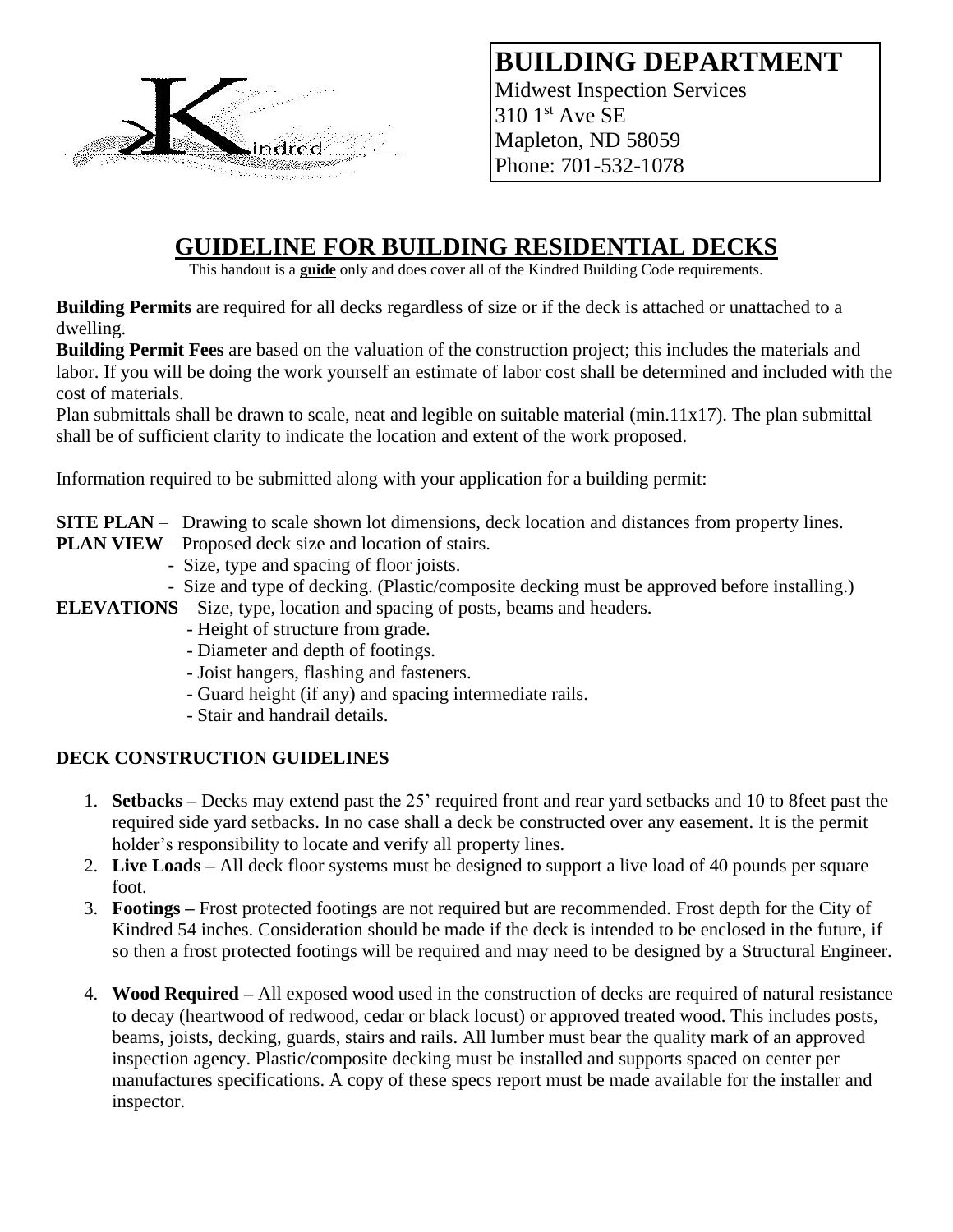- 5. **Flashing –** All connections between deck and dwelling must be flashed and weatherproof.
- 6. **Ledger Board –** Where supported by attachment to an exterior wall, decks shall be anchored to the structure and designed for both vertical and lateral loads. Toenails or nails are not to be used for this purpose because they are subject to withdrawal. Where positive connection to the primary building structure cannot be verified during inspection, the deck must be self-supporting. Fasteners must be long enough to penetrate framing members. Decks shall not be supported by cantilevered floor framing without specific engineering.
- 7. **Joist/beams –** Attached are design guideline to assist in determining the minimum size and spacing for floor joists and supporting beams. Joist with cantilevers which exceed 3 times the nominal depth of the joist will require structural engineering. Beams cannot overhang posts by more than 12 inches unless designed by a structural engineer. Built-up beams (two or more members) are to be nailed, screwed or bolted together.
- 8. **Joist Hangers –** floor joists are to be supported by approved framing anchors and joist hangers.
- 9. **Fasteners –** All fasteners shall be non-corrosive. Joist hangers and other framing anchors are to be installed according to product manufacturer's instructions and their recommended fasteners. Drywall screws are not allowed!
- 10. **Guards –** All open side of decks which are more than 30 inches above the grade or floor below, must be protected by a guard rail not less 36 inches in height. Open side of stairs with a total rise of more than 30 inches above the grade or floor below shall have guards not less than 34 inches in height measured vertical from the nose of the tread. Required guards shall have intermediate rails or ornamental closures that do not allow passage of a sphere 4 inches in diameter. The triangular openings formed by the riser and the bottom rail of a guard at the open side of a stairway may be of such size that a sphere of 6 inches in diameter cannot pass through.
- 11. **Stairs –** Stairways shall be a minimum of 36 inches in width. The maximum riser height shall be 8" inches (3/8 inch maximum variation in riser height) and the minimum tread depth shall be 9" inches (3/8 inch maximum variation in tread depths). Open risers are permitted, provided that the opening between treads does not permit the passage of a 4 inch diameter sphere. For minimum width stairs, a minimum of three stringers is required. If 5/8 inch decking material is used for treads, stringers shall be spaced a maximum of 16 inches on center.
- **12. Handrails –** A handrail shall be provided on at least one side of all stairways having 4 or more risers. Handrails shall be placed mot less than 34 inches or more than 38 inches above the nosing of the treads and be continuous the full length of the stairs. Handrails projecting from a wall or guardrail must have space of not less than 1 ½ inches between the wall or guardrail and the handrail. The handgrip portion of handrails shall have a cross section of 1 ¼ inches minimum to 2 5/8 inches maximum in cross-sectional dimension and must have a smooth surface with no sharp corners.

## **REQUIRED INSPECTIONS**

1. **Framing/Final –** In most instances the framing can be inspected at the final inspection. If your deck is less than 3 feet above the ground, a separate framing inspection may be required. Contact the building department to verify if a framing inspection is needed.

It shall be the responsibility of the permit holder to notify the Building Department when work is ready for an inspection.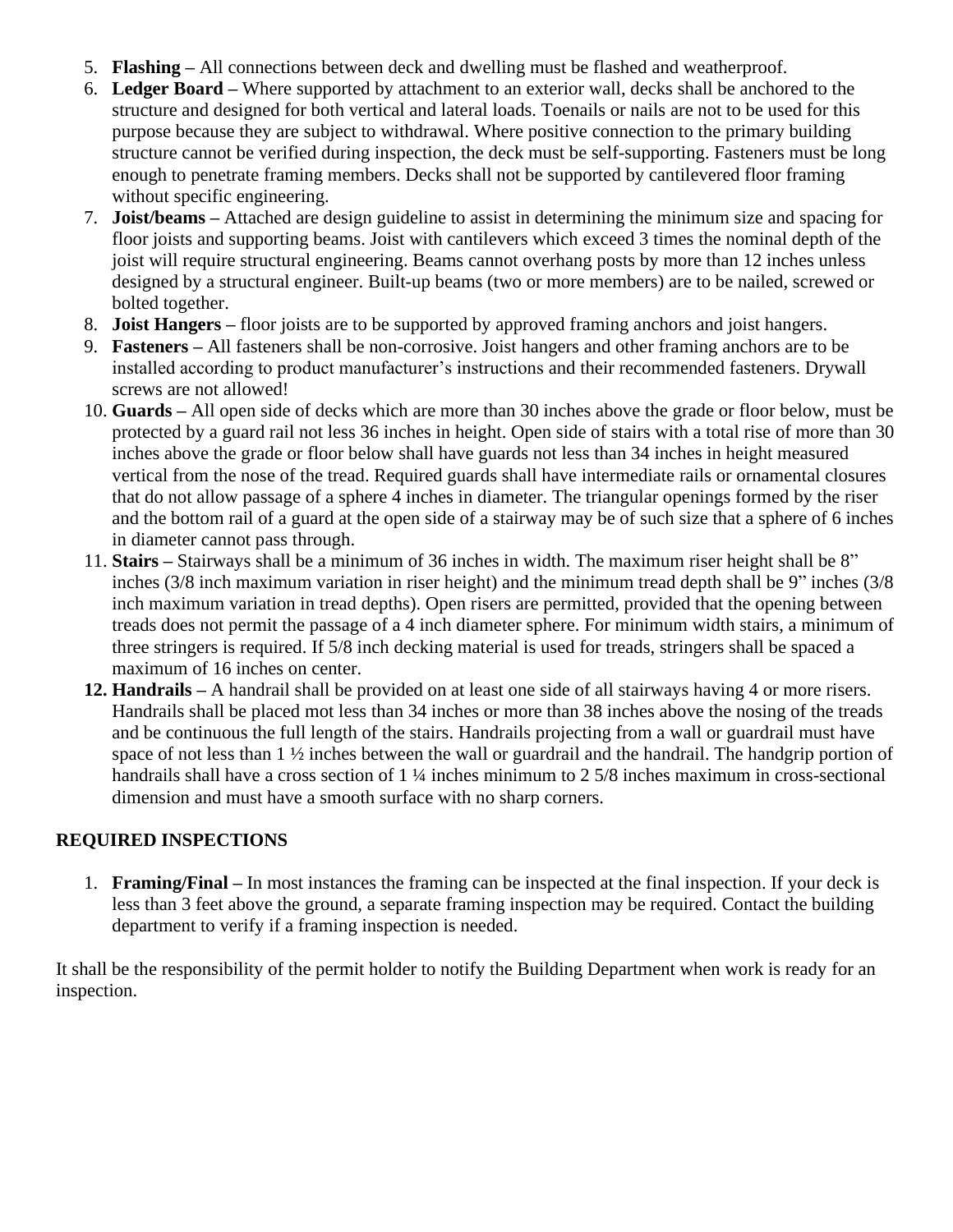

# **Residential Building Permit Application**

**BUILDING INSPECTIONS** Midwest Inspections  $3101$ <sup>st</sup> Ave SE Mapleton, ND 58059 Phone: 701-426-8823

Please email completed applications to: midwestinspectionservicesnd@gmail.com<br>Incomplete applications will cause delays in the routing/review and permitting process.

| Project Title*:                                            | Office use only:                |  |  |  |  |  |  |
|------------------------------------------------------------|---------------------------------|--|--|--|--|--|--|
|                                                            |                                 |  |  |  |  |  |  |
| Address:                                                   |                                 |  |  |  |  |  |  |
| Project Value:                                             |                                 |  |  |  |  |  |  |
|                                                            |                                 |  |  |  |  |  |  |
| <b>Project Description:</b>                                |                                 |  |  |  |  |  |  |
|                                                            |                                 |  |  |  |  |  |  |
|                                                            |                                 |  |  |  |  |  |  |
| Owner:                                                     | <b>Contact Person:</b>          |  |  |  |  |  |  |
|                                                            | Phone:<br>Fax:                  |  |  |  |  |  |  |
| Address:                                                   |                                 |  |  |  |  |  |  |
|                                                            | E-mail:                         |  |  |  |  |  |  |
| Designer:                                                  | <b>Contact Person:</b>          |  |  |  |  |  |  |
| Address:                                                   | Phone:<br>Fax:                  |  |  |  |  |  |  |
|                                                            | E-mail:                         |  |  |  |  |  |  |
| <b>General Contractor:</b>                                 | <b>Contact Person:</b>          |  |  |  |  |  |  |
|                                                            | Phone:<br>Fax:                  |  |  |  |  |  |  |
| Address:                                                   | E-mail:                         |  |  |  |  |  |  |
|                                                            |                                 |  |  |  |  |  |  |
| ND Contractor License No.<br><b>Foundation Contractor:</b> | <b>Mechanical Contractor:</b>   |  |  |  |  |  |  |
|                                                            |                                 |  |  |  |  |  |  |
| Phone:<br>E-Mail:                                          | Phone:<br>E-Mail:               |  |  |  |  |  |  |
| ND Contractor License No.                                  | ND Contractor License No.       |  |  |  |  |  |  |
| Excavator:                                                 | <b>Yard Grading Contractor:</b> |  |  |  |  |  |  |
| Phone:                                                     | Phone:                          |  |  |  |  |  |  |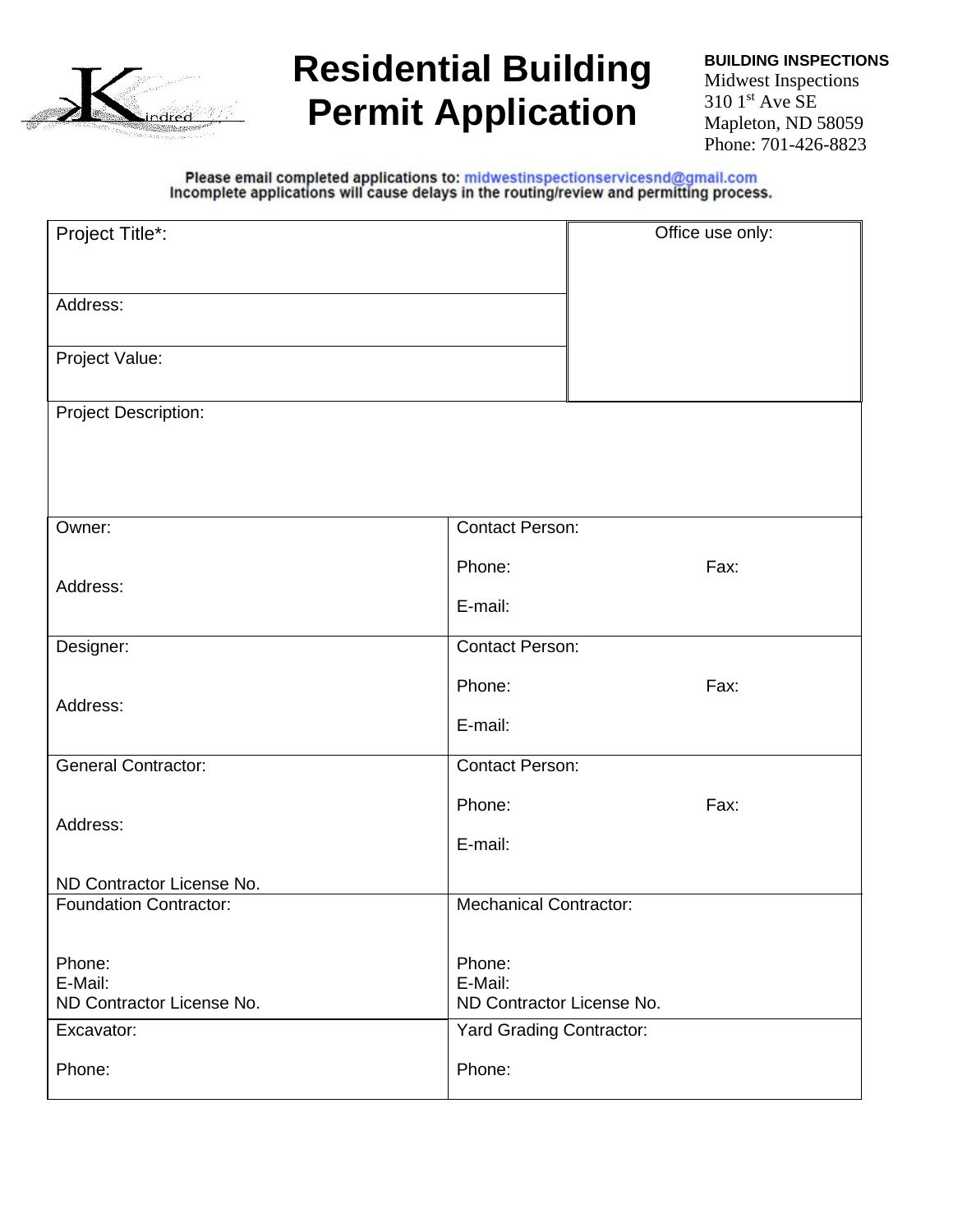| <b>Plumbing Contractor:</b> | <b>Electrical Contractor:</b> |  |  |  |  |
|-----------------------------|-------------------------------|--|--|--|--|
| Phone:                      | Phone:                        |  |  |  |  |

### **TYPE OF IMPROVEMENT:**

| New Construction $\Box$ Addition $\Box$ Remodel $\Box$ Demolition $\Box$ Move $\Box$ Repair $\Box$ Miscellaneous $\Box$ Temporary                                                                                                                                                                                                                                                                                                                                                                                                                                                                                                                                                                                                                                                                                                                                                                                                  |  |  |  |  |  |  |  |
|------------------------------------------------------------------------------------------------------------------------------------------------------------------------------------------------------------------------------------------------------------------------------------------------------------------------------------------------------------------------------------------------------------------------------------------------------------------------------------------------------------------------------------------------------------------------------------------------------------------------------------------------------------------------------------------------------------------------------------------------------------------------------------------------------------------------------------------------------------------------------------------------------------------------------------|--|--|--|--|--|--|--|
| <b>PERMIT FOR:</b><br>□ Single Family Dwelling □ Two Family Dwelling (Separate Permit for each Unit) □ Townhouse (<br>Units)<br>$\Box$ Accessory Building $\Box$ Deck $\Box$ Residing $\Box$ Lower Level Finish<br>$\Box$ Other (Please Explain :)                                                                                                                                                                                                                                                                                                                                                                                                                                                                                                                                                                                                                                                                                 |  |  |  |  |  |  |  |
| <b>BUILDING/STRUCTURE SIZE:</b>                                                                                                                                                                                                                                                                                                                                                                                                                                                                                                                                                                                                                                                                                                                                                                                                                                                                                                    |  |  |  |  |  |  |  |
| Width<br>Ft.<br>No. of Stories<br>Basement Finished $\Box$ Yes $\Box$ No<br>Depth<br>Ft.<br>Height<br>Ft.<br><b>Basement Floor Area</b><br><b>SF</b><br>Number of Bedrooms<br>Main Floor Area<br>SF<br>Number of Bedrooms<br>Second Floor Area<br>Number of Bedrooms<br><b>SF</b><br>Third Floor Area<br>Number of Bedrooms<br>SF                                                                                                                                                                                                                                                                                                                                                                                                                                                                                                                                                                                                  |  |  |  |  |  |  |  |
| <b>SF</b>                                                                                                                                                                                                                                                                                                                                                                                                                                                                                                                                                                                                                                                                                                                                                                                                                                                                                                                          |  |  |  |  |  |  |  |
| Garage Floor Area<br><b>BUILDING LOCATION ON SITE:</b><br>Property Zoning Designation<br><b>SF</b><br><b>Property Area</b><br>Ft. $\Box$ Front $\Box$ Side $\Box$ Rear $\Box$ Adjacent to Public Way<br>North Property Setback Distance<br>Ft. $\Box$ Front $\Box$ Side $\Box$ Rear $\Box$ Adjacent to Public Way<br>East Property Setback Distance<br>South Property Setback Distance<br>Ft. $\Box$ Front $\Box$ Side $\Box$ Rear $\Box$ Adjacent to Public Way<br>West Property Setback Distance<br>Ft. $\Box$ Front $\Box$ Side $\Box$ Rear $\Box$ Adjacent to Public Way<br><b>REQUIREMENTS FOR CONSTRUCTION IN FLOODPLAIN:</b><br>Is the Building Located in the Special Floodplain Hazard area? $\Box$ Yes $\Box$ No (If yes complete the following)<br><b>Base Flood Elevation</b><br>Ft. Flood Protection Elevation<br>Ft. Letter of Map Revision Issued $\Box$ Yes $\Box$ No<br>Acknowledgement Form Submitted □ Yes □ No |  |  |  |  |  |  |  |
| For Office Use Only<br><b>Septic Permit Required:</b><br>$\Box$ Yes $\Box$ No                                                                                                                                                                                                                                                                                                                                                                                                                                                                                                                                                                                                                                                                                                                                                                                                                                                      |  |  |  |  |  |  |  |
| <b>Planning and Zoning Approval:</b><br>$P.U.D. \square$ Yes $\square$ No<br>Conditional Use $\Box$ Yes $\Box$ No<br>Overlay District □ Yes □ No<br>Date Approved                                                                                                                                                                                                                                                                                                                                                                                                                                                                                                                                                                                                                                                                                                                                                                  |  |  |  |  |  |  |  |

*I hereby acknowledge that this application is not a Building Permit, nor does it authorize the start of construction.*

Signature of Applicant Date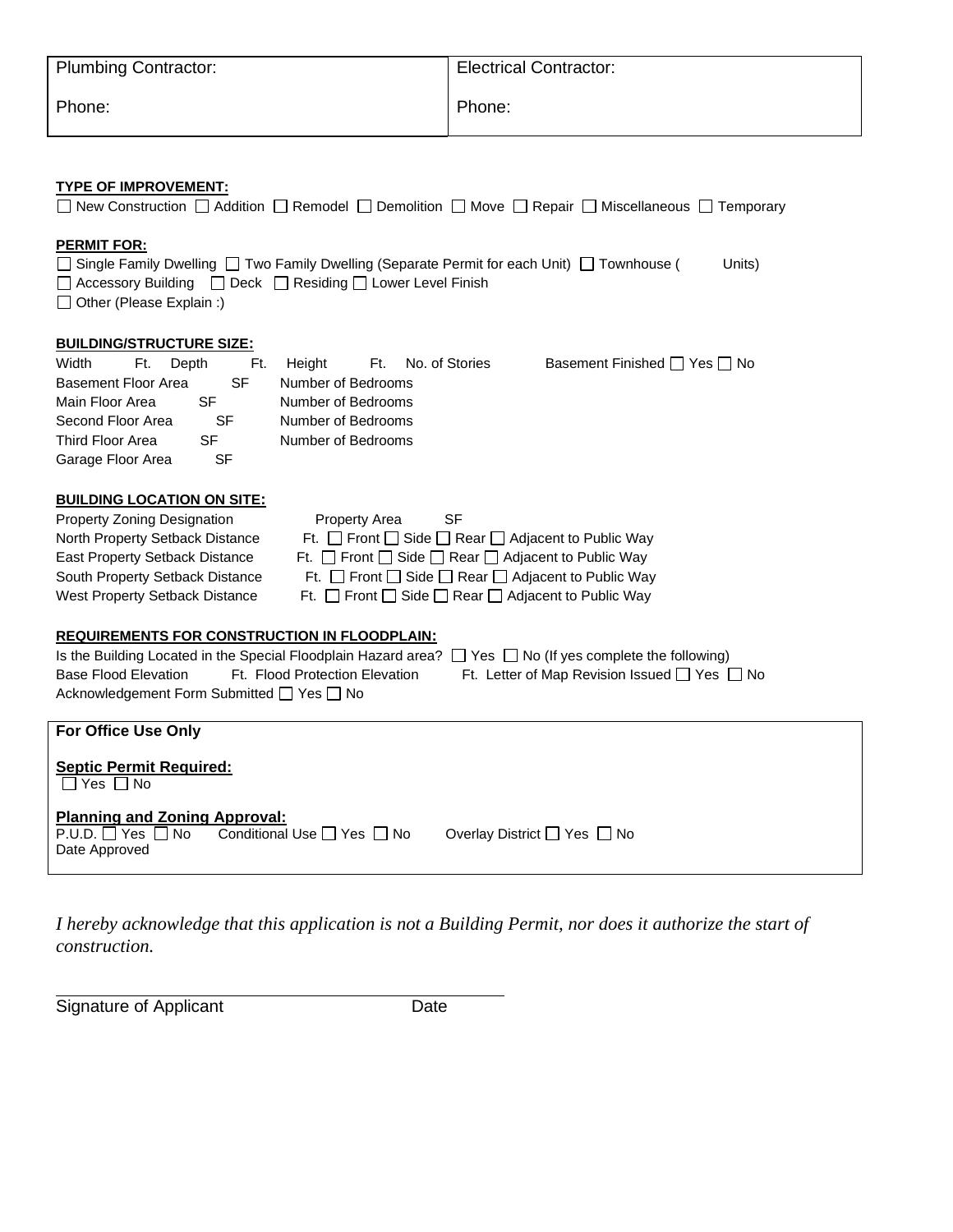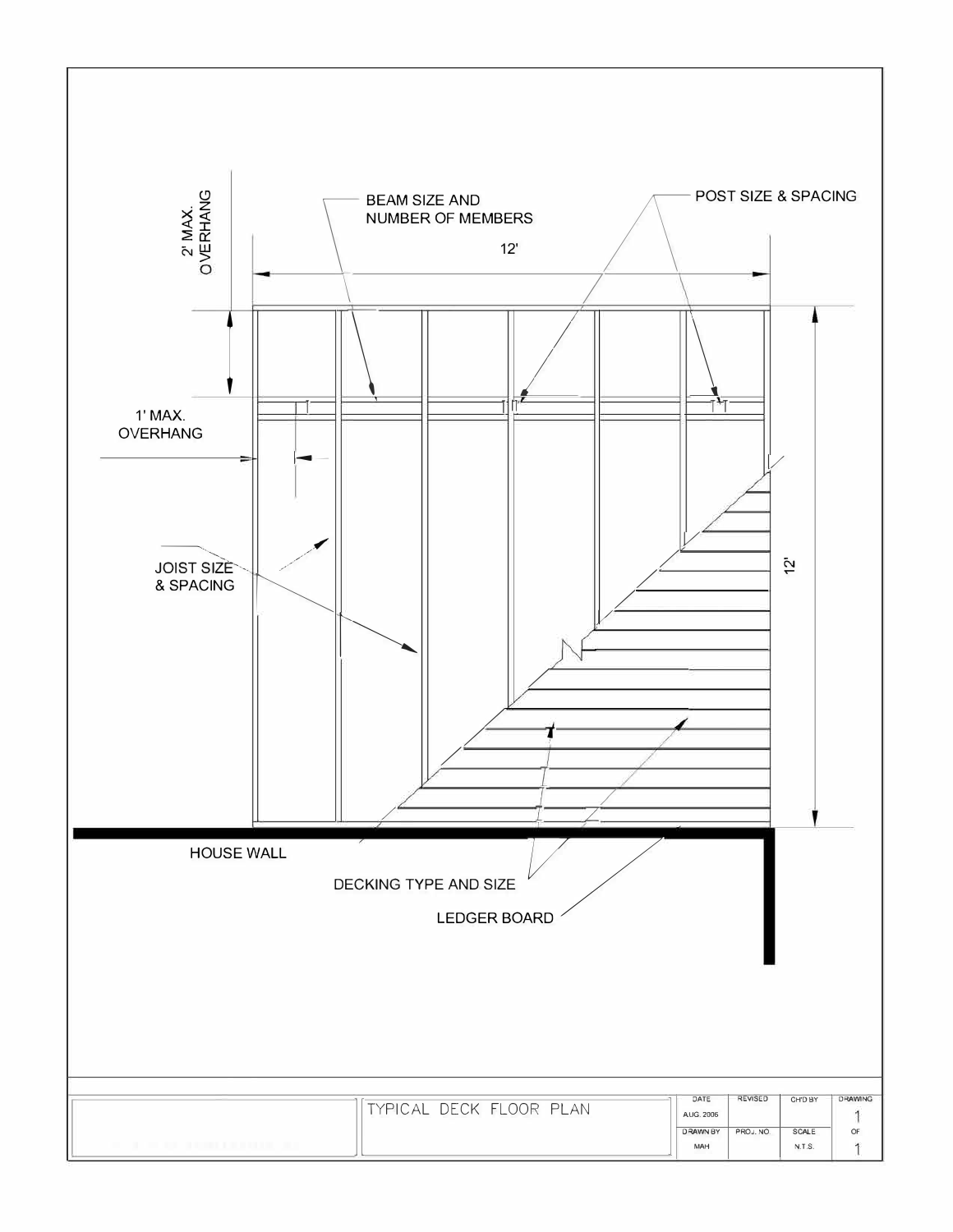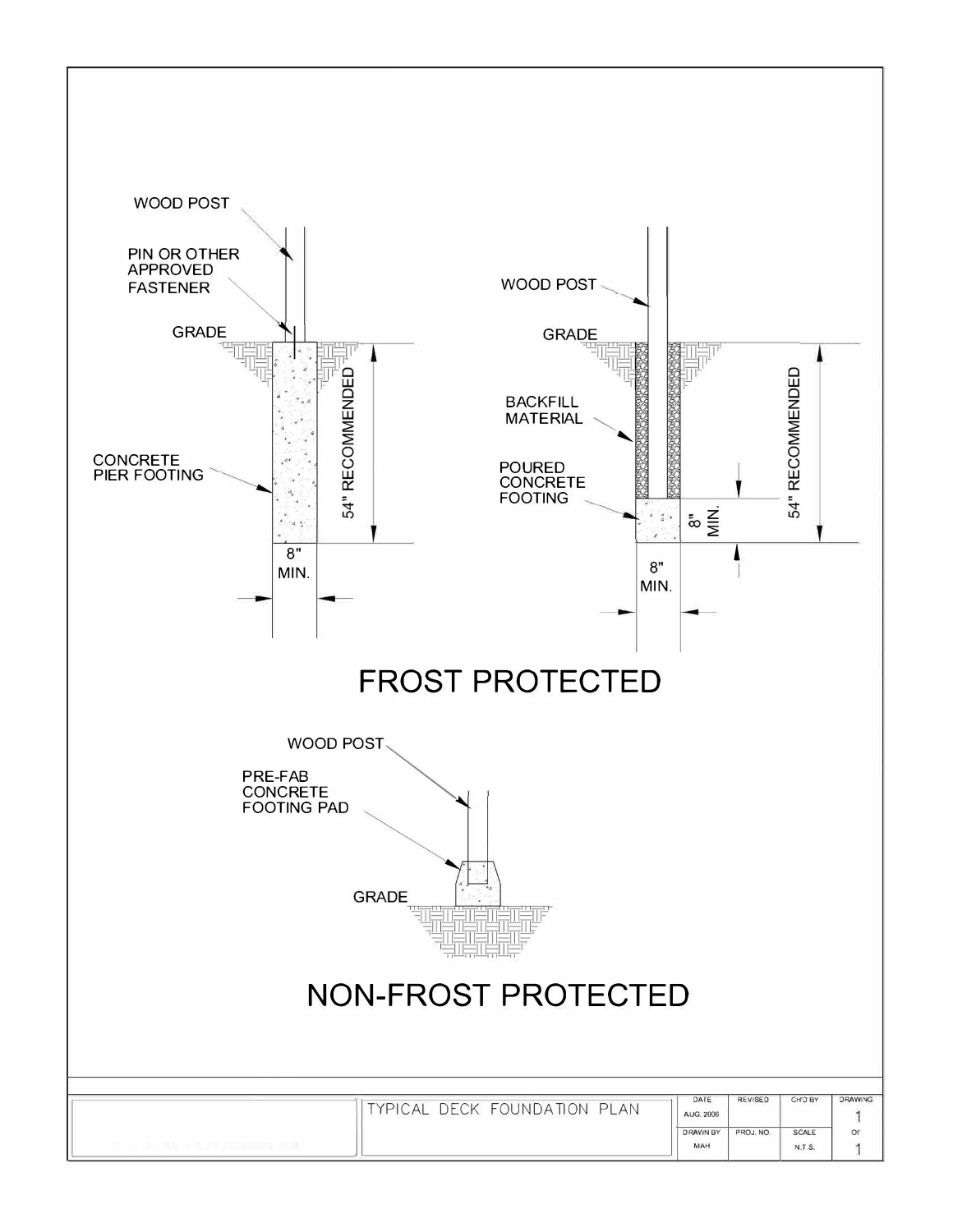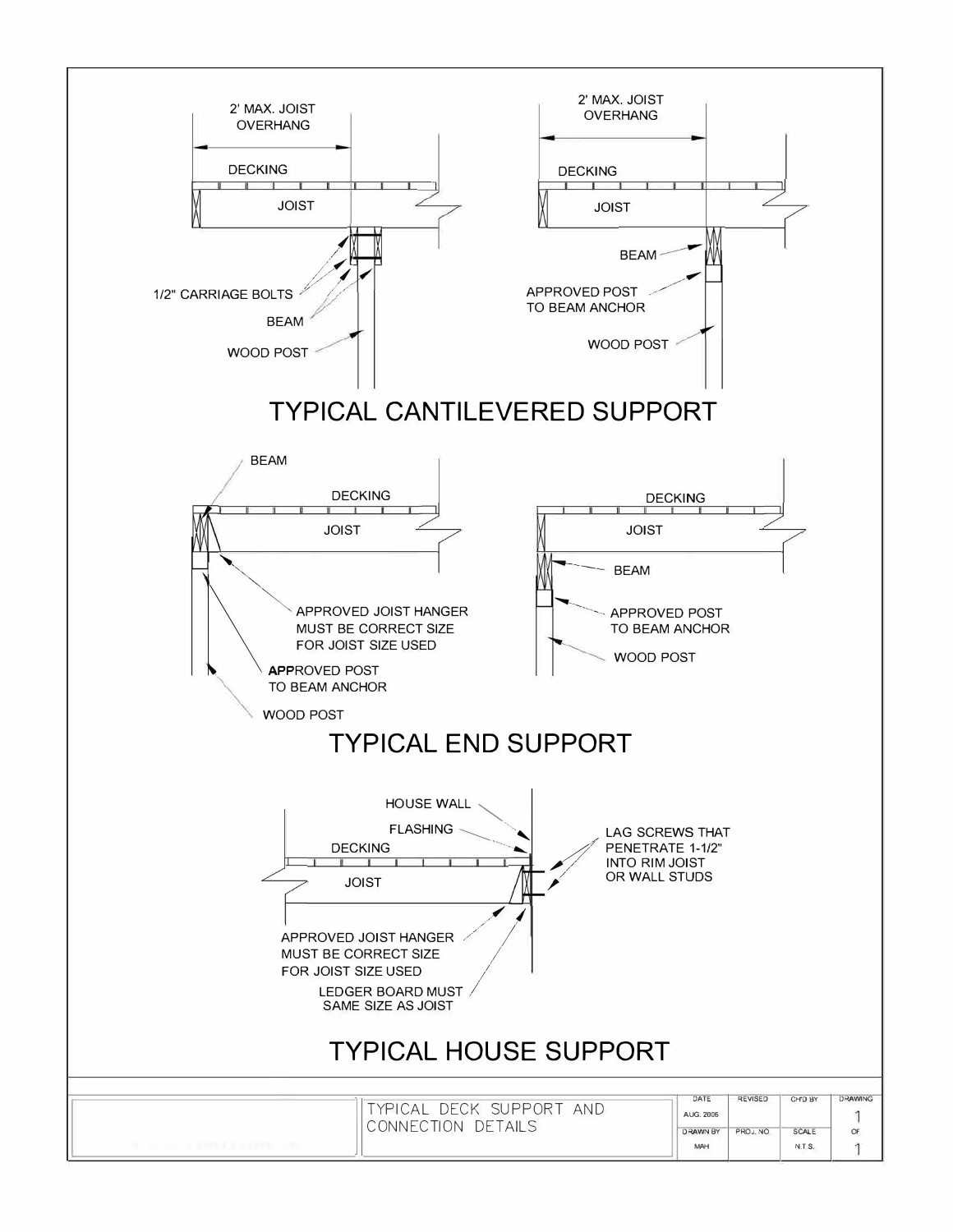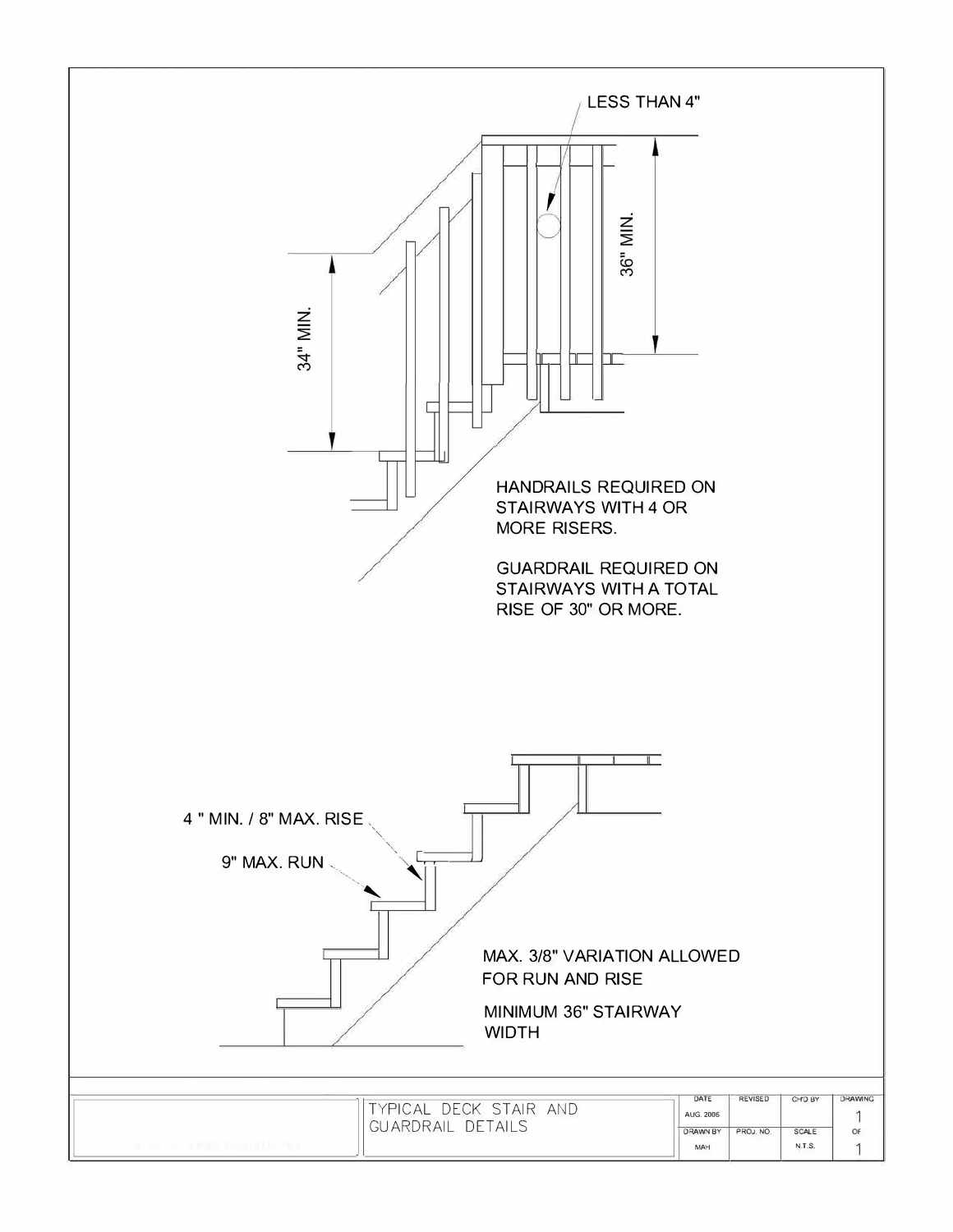

Case I Solution: Refer to table for joist and beam sizes

EXAMPLE:  $a = 12'$ , Post Spacing = 8' Refer to the span table. Joist size may be either 2x8's 12" O.C. or 2x10's 16" O.C. Beam size may be either 3-  $2x8's$  or  $2 - 2x$  10's



Case II Solution: Use "a" for joist size and "a" + "b" to determine beam size b (The length of "b" is restricted by both the length of "a" and the size of the joists).

**EXAMPLE: a= 8', b = 2', Post Spacing= 10'** 

Find **the joist size required by looking under 8' on the table. Joist length is indicated as 2x6's 16" O.C. or 2x8's 24" O.C. For sizing the beam, use**  a joist length of 10'  $(8' + 2' = 10')$  and a post spacing of 10'. The table **indicates that 4** - **2x8's or 3** - **2x1 O's are required for the beam.** 



Case Ill Solution: Use "a" or "b", whichever is greater, to determine joist size. Use "a" + "b" to determine the size of Beam No. 1 and use joist length "b" to determine the size of Beam No. 2

**EXAMPLE: a= 6', b = 7', Post Spacing= 9' The joist length (7') is determined by the longest span joist, ("b"). The table indicates that 2x6's 16"O.C., or 2x8's 24" O.C. are required for a 7' span. For Beam**  No. 1, **use joist length of 13' (6'** + **7' = 13') and post spacing of 9'. The table indicates that 3** • **2x10's or 2** - **2x12's are required for Beam No. 1. For Beam No. 2 use joist length of 7' with a post spacing of 9'. The table indicates that 4** - **2x6's or 3** - **2x8's are required for Beam No. 2.** 



Case IV Solution: Use "a" or "b", whichever is greater, to determine joist size. Use "a" + "b" to determine the size of Beam No. 1 and "b" + "c" to determine the size of Beam No. 2. (The length of "c" is restricted by both the length of "b" and the size of the joist).

#### **EXAMPLE: a <sup>=</sup>7', b = 8', Post Spacing <sup>=</sup>12'**

**The longest joist span is 8'; therefore, the table indicates that 2x6's 16" O.C. or 2x8's 24" O.C. are required. For Beam No. 1, use joist length of 15' (7'** + **8' = 15') and post spacing of 12'. The table indicates that 3- 2x12's are required for Beam No.** 1. **For Beam No. 2 use joist length of 1 0' (8'** + **2'** = **1 0') and post spacing of 12'. The table indicates that 3** - **2x1 O's of 3** - **2x12's are required for Beam No. 2.**

NOTES: Post size must be adequate to provide full beam bearing, i.e., one-member and two-member beams must be placed on a 4x4 post, three-member beams must be placed on 4x6 or 6x6 posts, and four-member beams must be placed on 8x8 posts.

Most of the boxes in this table contain two optional means of support. Wood members may be increased above those indicated in the table, but in no event may lesser members be used.

| <b>EXAMPLES FOR</b><br>DESIGN                          |                        |           |                        |    |  |
|--------------------------------------------------------|------------------------|-----------|------------------------|----|--|
| <b>SIZE</b><br><b>BEAM</b><br>AND<br>DETERMINING JOIST | <b>DRAWN BY</b><br>MAH | PROJ. NO. | <b>SCALE</b><br>N.T.S. | OF |  |